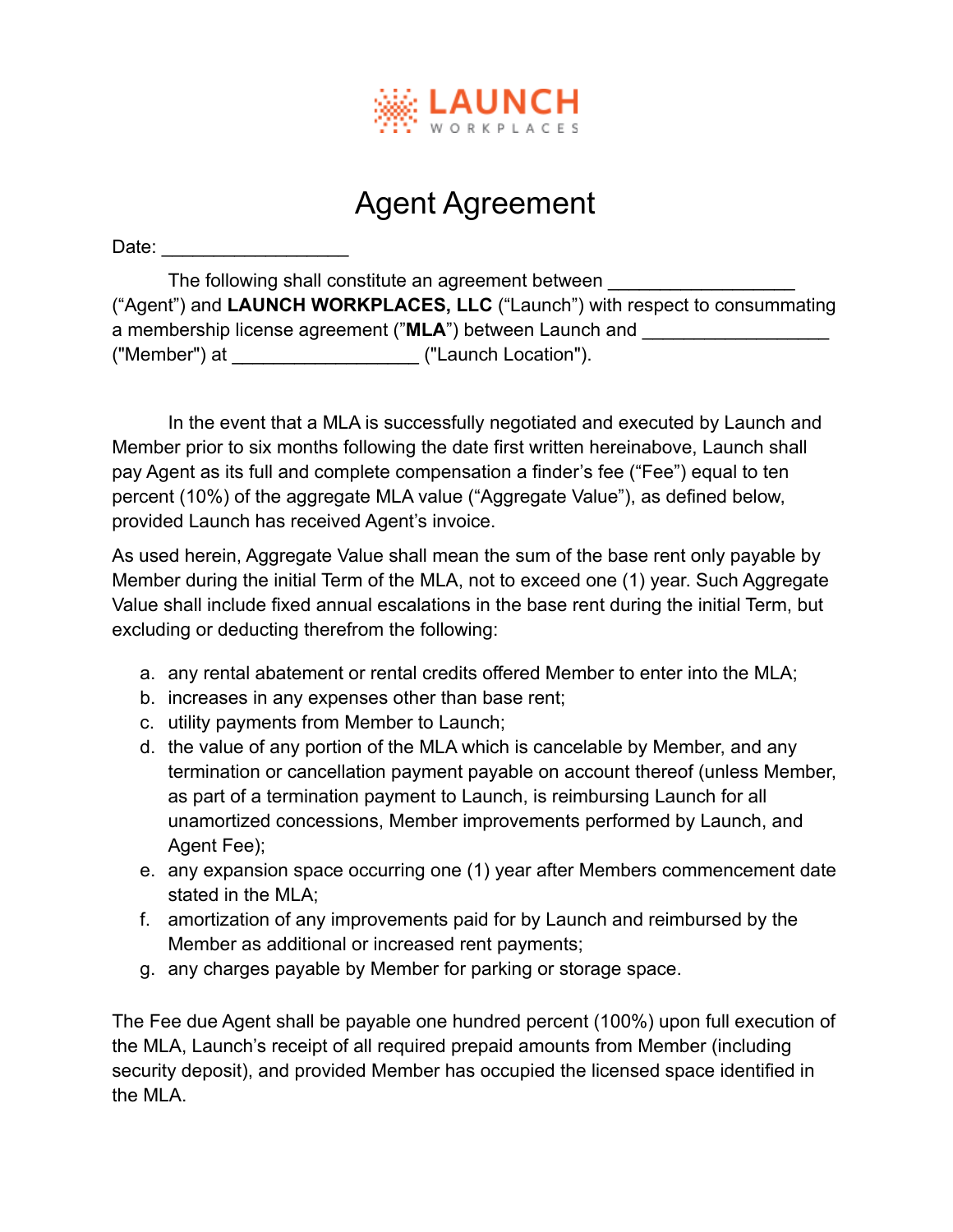

Agent warrants and represents that it is the sole agent retained by Member to represent it in this transaction and that it has not employed or dealt with any agent or finder in connection with the proposed MLA in the Launch Location. Agent agrees to indemnify, defend, and hold Launch, and their respective direct and indirect partners, principals, officers, directors, shareholders and employees (collectively, the "Indemnified Parties"), harmless from and against all liability, loss, damage, and expense (including reasonable attorneys' fees and disbursements), arising out of any breach of the above representation and/or any claim for an agent fee, damages or other compensation made by any other person, firm or entity alleging to have dealt with or through Agent in connection with the MLA, provided that Agent's total liability under this indemnity shall not exceed the amount of the Fee paid or thereafter payable to Agent hereunder, plus reasonable Legal fees and disbursements incurred by Launch and the Indemnified Parties. Agent shall not settle any claim, action or proceeding for any amount in excess of the Agent Fee without the Indemnified Party's prior approval. If Launch reasonably believes that (a) a conflict of interest exists which would make it inadvisable to be represented by Agent's counsel, (b) Agent is not diligently defending the claim, action or proceeding or (c) there are legal defenses available to Launch or any Indemnified Party which are different from or inconsistent with those available to Agent, Launch and/or the Indemnified Parties shall each be entitled to retain separate counsel and Agent shall pay the reasonable fees and expenses of such separate counsel. The provisions of this Paragraph shall survive the expiration or earlier termination of this Agreement.

Agent shall (i) not issue, cause or consent to any publicity with respect to the MLA without Launch's prior reasonable approval, and (ii) hold all information received by it with respect to Launch, the Launch Location, and the MLA in confidence. All membership license agreements, floor plans and other materials furnished to Agent are Launch's property and shall be returned to Launch upon request.

The rights and remedies of Agent shall be enforceable solely against Launch's estate in the Launch Location.

[agent's name] acknowledges that he/she is individually bound by the terms and conditions hereof. If he/she leaves the employ of his/her broker, he/she agrees not to make any claim for a fee or other compensation against Launch or any of the Indemnified Parties.

Agent is an independent contractor and not an agent of Launch, and Agent has no right or authority to make any representation, enter into any agreement or create any obligation or liability upon Launch, and Agent represents that it has so advised Member.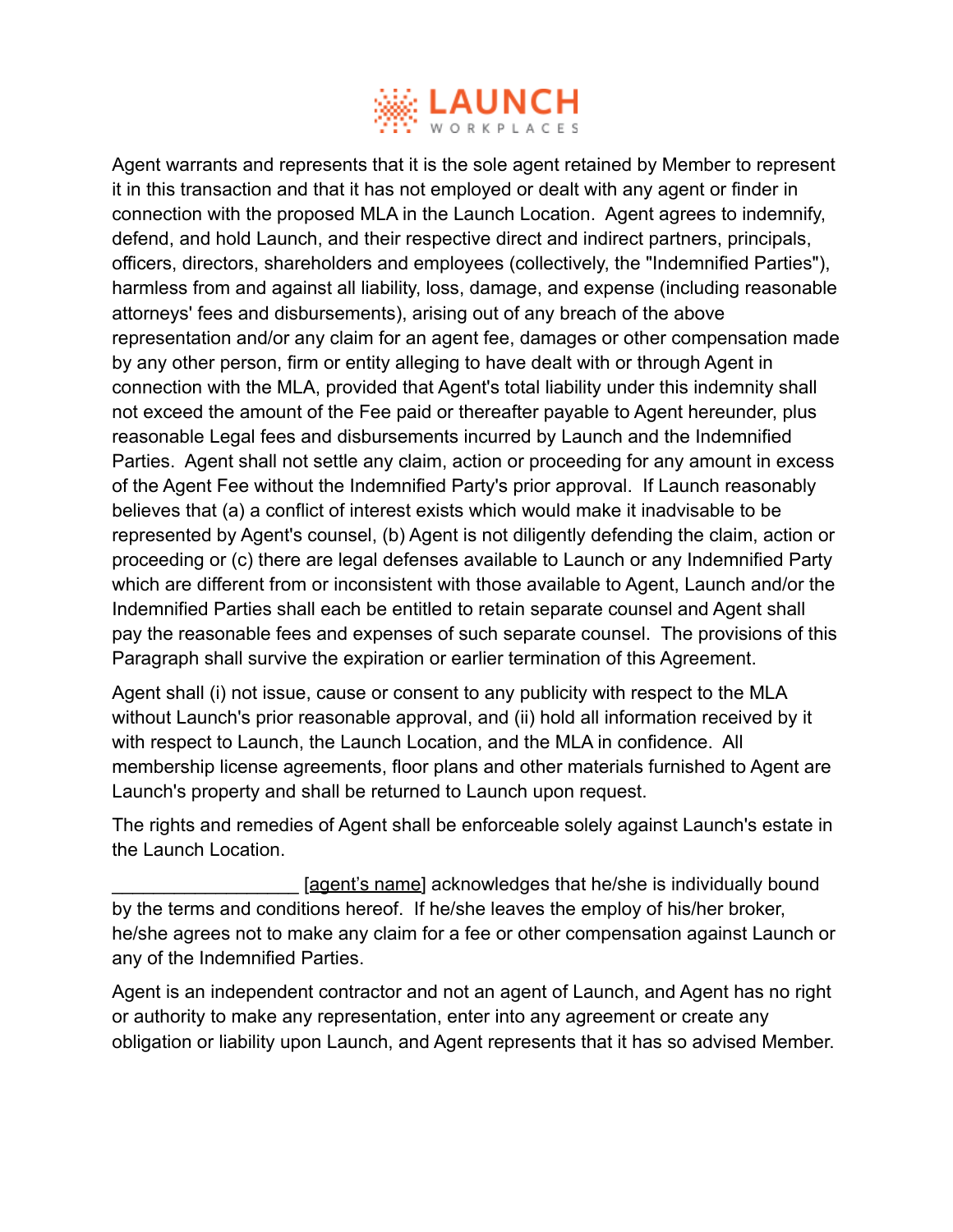

Any notices, consents or approvals required or permitted to be given by either party under this Agreement shall be in writing and sent by personal delivery or certified or registered mail, postage prepaid, return receipt requested, addressed as follows:

| To Agent at:  |  |
|---------------|--|
|               |  |
|               |  |
|               |  |
| To Launch at: |  |
|               |  |

Notices shall be deemed given upon personal delivery, as indicated by affidavit, or, if mailed, on the date set forth on the return receipt. Either party may change its address for notice by giving notice thereof to the other party.

 $\_$ 

This Agreement (i) expresses the parties' entire agreement on the matters covered herein, (ii) supersedes all prior understandings between such parties on such matters, (iii) shall be governed by [*state*] law, (iv) shall be binding on such parties' lawful successors, designees and assigns, and (v) sets forth obligations and/or payments hereunder which shall not be assigned, altered, supplemented, or terminated, except in a writing signed by both Launch and Agent.

Agent hereby waives the right to file any lien for a fee payable hereunder unless (i) Agent does not received its Fee payable hereunder, (ii) Agent gives Launch written notice of such failure and (iii) such failure is not remedied within 30 days after Launch's receipt of such notice.

In the event of any controversy, claim or dispute relating to this Agreement or the breach thereof, the prevailing party shall be entitled to recover from the losing party reasonable expenses, attorneys' fees and costs of suit.

This agreement represents the entire agreement between the parties and may not be modified other than in writing signed by both parties.

Please indicate your acceptance of this agreement by counter-signing below.

Sincerely,